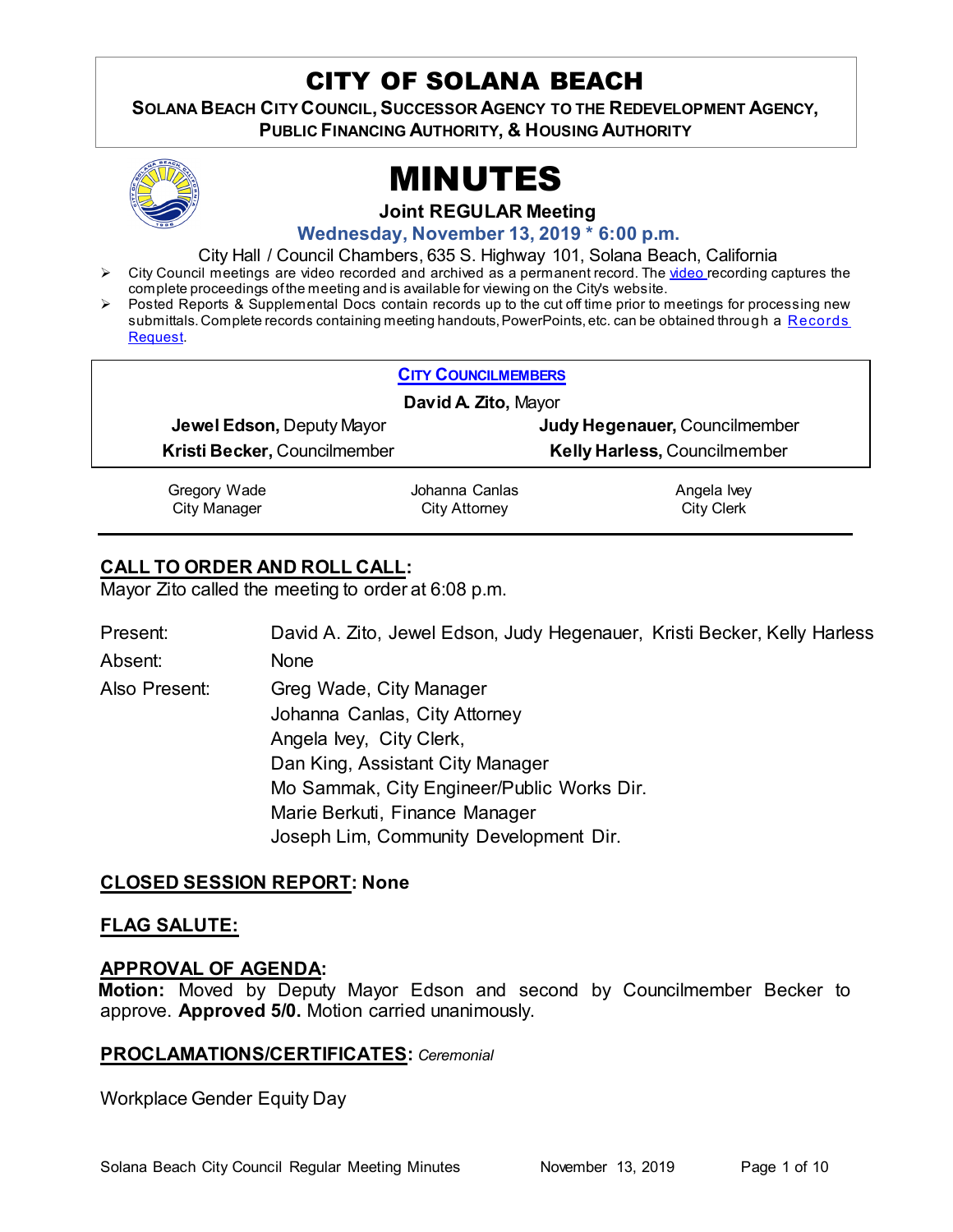Maria McEneany spoke about the Commission on the Status of Women and Girls, that the commission represents the cities in the county and advises the Board of Supervisors on the status of women and girls and their needs, and the main issues of concern right now was violence against women, human trafficking and homeless.

Mayor Zito presented a Proclamation for Workplace Gender Equity Day to the Kim Center for its efforts to make San Diego Country a national first model of success for workplace gender equity.

**PRESENTATIONS:** Ceremonial items that do not contain in-depth discussion and no action/direction.

#### International Kindness Pledge

Mayor Zito made a short introduction and signed the Mayor's Pledge designating the City as a City of Kindness.

Jonathon Collopy spoke about businesses in the City posting flyers the share about World Kindness Day, information posted on the City's website, sited some various efforts by the school districts and Harbaugh Foundation, and reminding everyone to take the opportunity to be kind.

# **ORAL COMMUNICATIONS:**

This portion of the agenda provides an opportunity for members of the public to address the City Council on items relating to City business and not appearing on today's agenda by submitting a speaker slip (located on the back table) to the City Clerk. Comments relating to items on this evening's agenda are taken at the time the items are heard. Pursuant to the Brown Act, no action shall be taken by the City Council on public comment items. Council may refer items to the City Manager for placement on a future agenda. The maximum time allotted for each presentation is THREE MINUTES (SBMC 2.04.190). Please be aware of the timer light on the Council Dais.

Kathleen Lippitt, health practitioner, submitted a handout (on file) spoke about the higher rate of Marijuana usage, preventing teen use of Marijuana, retail stores in the City, storefronts profiting off young people, marijuana businesses advertising to young people on social media, and a study regarding teens who follow marijuana retailers on social media being more likely to use it.

# **COUNCIL COMMUNITY ANNOUNCEMENTS / COMMENTARY:**

*An opportunity for City Council to make brief announcements or report on their activities. These items are not agendized for official City business with no action or substantive discussion.* 

# **A. CONSENT CALENDAR:** (Action Items) (A.1. - A.4.)

Items listed on the Consent Calendar are to be acted in a single action of the City Council unless pulled for discussion. Any member of the public may address the City Council on an item of concern by submitting to the City Clerk a speaker slip (located on the back table) before the Consent Calendar is addressed. Those items removed from the Consent Calendar by a member of the Council will be trailed to the end of the agenda, while Consent Calendar items removed by the public will be discussed immediately after approval of the Consent Calendar.

#### **A.1. Register Of Demands.** (File 0300-30)

Recommendation: That the City Council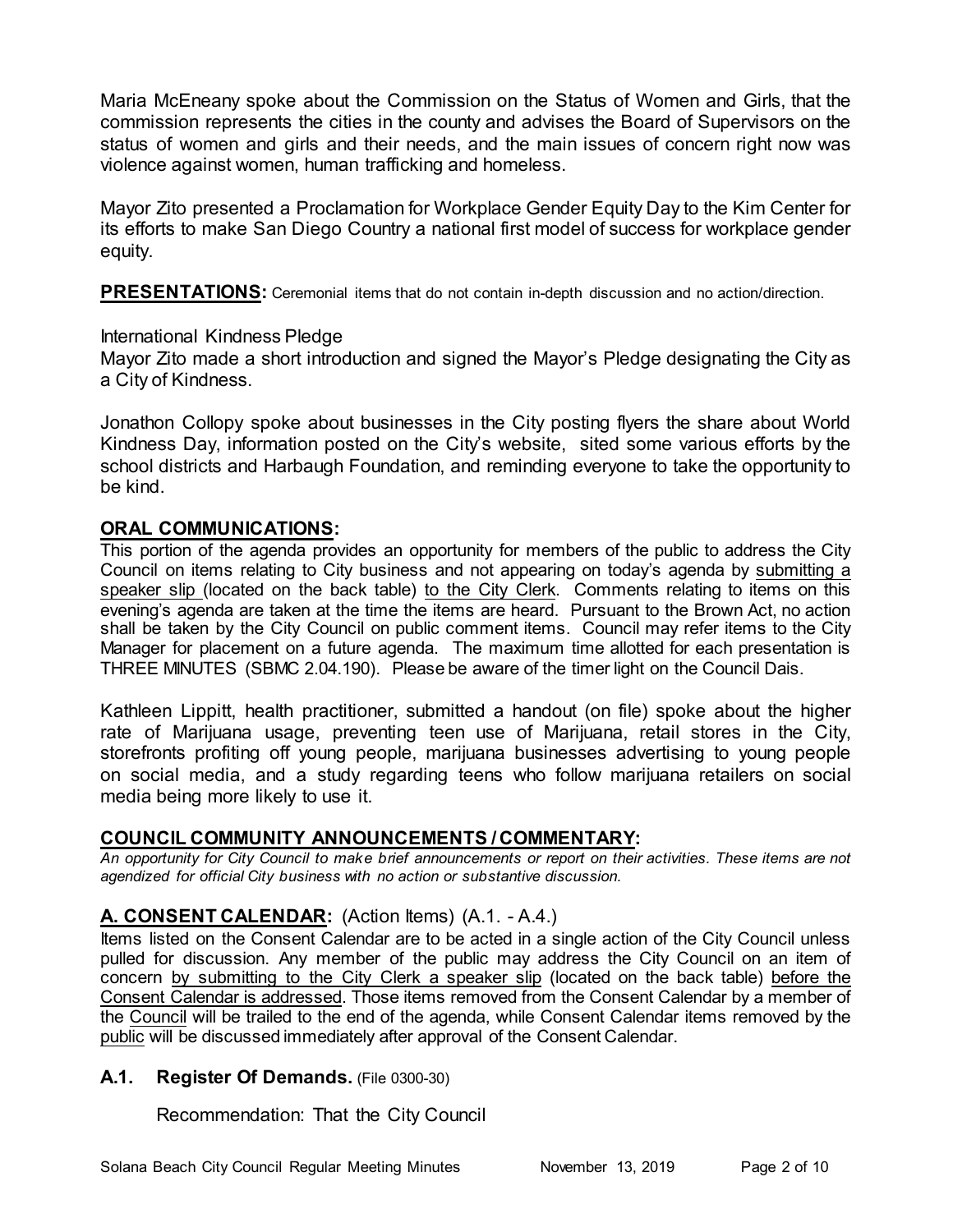1. Ratify the list of demands for October 05 – October 25, 2019.

# <u>Item [A.1. Report \(click here\)](https://solanabeach.govoffice3.com/vertical/Sites/%7B840804C2-F869-4904-9AE3-720581350CE7%7D/uploads/Item_A.1._Report_(click_here)_11-13-19_-_O.pdf)</u>

*Posted Reports & Supplemental Docs contain records up to the cut off time, prior to the start of the meeting, for processing new submittals. The final official record containing handouts, PowerPoints, etc. can be obtained through a Records Request to the City Clerk's Office.* **Motion:** Moved by Deputy Mayor Edson and second by Councilmember Becker to approve. **Approved 5/0.** Motion carried unanimously.

# **A.2. General Fund Adopted Budget for Fiscal Year 2019-2020 Changes.** (File 0330-30)

Recommendation: That the City Council

1. Receive the report listing changes made to the Fiscal Year 2019-2020 General Fund Adopted Budget.

#### [Item A.2. Report \(click here\)](https://solanabeach.govoffice3.com/vertical/Sites/%7B840804C2-F869-4904-9AE3-720581350CE7%7D/uploads/Item_A.2._Report_(click_here)_11-13-19_-_O.pdf)

*Posted Reports & Supplemental Docs contain records up to the cut off time, prior to the start of the meeting, for processing new submittals. The final official record containing handouts, PowerPoints, etc. can be obtained through a Records Request to the City Clerk's Office.* **Motion:** Moved by Deputy Mayor Edson and second by Councilmember Becker to approve. **Approved 5/0.** Motion carried unanimously.

#### **A.3. Community Development Agreements** (File 0600-40)

Recommendation: That the City Council

- 1. Adopt **Resolution 2019-143** authorizing the City Manager to execute a Professional Services Agreement with Hogan Law APC.
- 2. Adopt **Resolution 2019-144** authorizing the City Manager to execute Professional Services Agreements with Helix Environmental Planning, Inc., Harris & Associates, Inc., Michael Baker International, Inc., The Altum Group, and ESA.

#### [Item A.3. Report \(click here\)](https://solanabeach.govoffice3.com/vertical/Sites/%7B840804C2-F869-4904-9AE3-720581350CE7%7D/uploads/Item_A.3._Report_(click_here)_11-13-19_-_O.pdf)

<u>ltem A.3. [Updated Report #1 \(updated 11-13 at 5pm\)](https://solanabeach.govoffice3.com/vertical/Sites/%7B840804C2-F869-4904-9AE3-720581350CE7%7D/uploads/A.3._Updated_Report_1.pdf)</u>

*Posted Reports & Supplemental Docs contain records up to the cut off time, prior to the start of the meeting, for processing new submittals. The final official record containing handouts, PowerPoints, etc. can be obtained through a Records Request to the City Clerk's Office.* **Motion:** Moved by Deputy Mayor Edson and second by Councilmember Becker to approve. **Approved 5/0.** Motion carried unanimously.

#### **A.4. Master Art Policy Compliance – 330 South Cedros Revised Public Art Proposal.** (File 0600-40)

*This item was pulled from the agenda.*

# **B. PUBLIC HEARINGS:** (B.1. – B.5.)

This portion of the agenda provides citizens an opportunity to express their views on a specific issue as required by law after proper noticing by submitting a speaker slip (located on the back table) to the City Clerk. After considering all of the evidence, including written materials and oral testimony, the City Council must make a decision supported by findings and the findings must be supported by substantial evidence in the record. An applicant or designee(s) for a private development/business project, for which the public hearing is being held, is allotted a total of fifteen minutes to speak, as per SBMC 2.04.210. A portion of the fifteen minutes may be saved to respond to those who speak in opposition. All other speakers have three minutes each. Please be aware of the timer light on the Council Dais.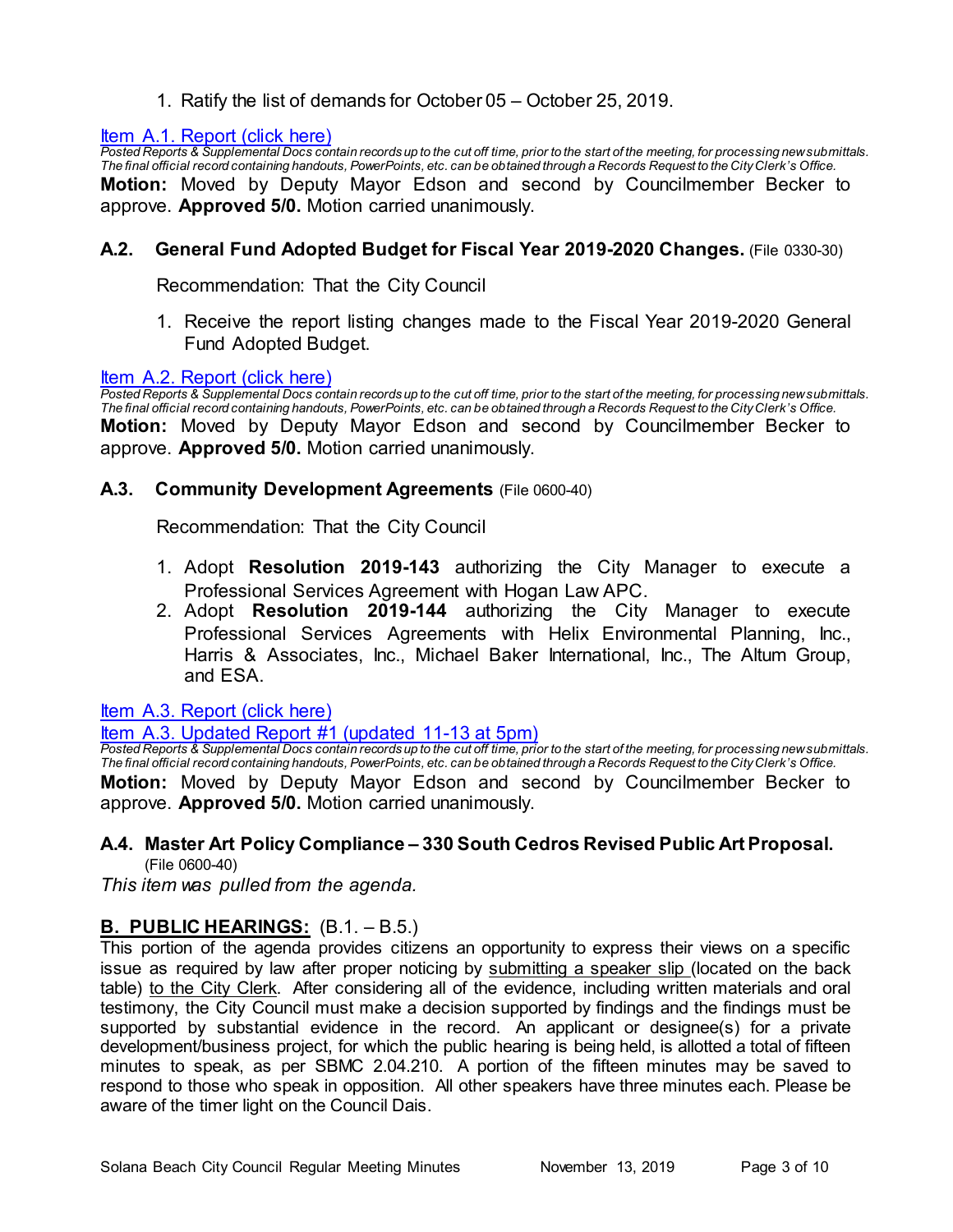# **B.1. Schedule of Fees Update** (File 0390-23)

Recommendation: That the City Council

- 1. Conduct the Public Hearing: Open the Public Hearing; Report Council Disclosures; Receive Public Testimony; Close the Public Hearing.
- 2. Consider adoption of **Resolution 2019-149** updating the Schedule of Fees effective January 1, 2020.

[Item B.1. Report \(click here\)](https://solanabeach.govoffice3.com/vertical/Sites/%7B840804C2-F869-4904-9AE3-720581350CE7%7D/uploads/Item_B.1._Report_(click_here)_11-13-19_-_O.pdf)

Item B.1. Updated Report #1 & #2 (Reso Exhibit and Attachment 2)

*Posted Reports & Supplemental Docs contain records up to the cut off time, prior to the start of the meeting, for processing new submittals. The final official record containing handouts, PowerPoints, etc. can be obtained through a Records Request to the City Clerk's Office.*

Greg Wade, City Manager, introduced the item.

Mayor Zito opened the public hearing.

Marie Berkuti, Finance Director, presented a PowerPoint (on file).

Council and Staff discussed e-check capability with TRAKiT in the future, current fees going through December, new fees being instituted in January, the facility rental fee being optional if users have their own insurance, the valuation table being set at 2009, and that the bands, in Attachment B, were increased at 2.5%.

**Motion:** Moved by Councilmember Becker and second by Deputy Mayor Edson to close the public hearing. **Approved 5/0.** Motion carried unanimously.

**Motion:** Moved by Councilmember Harless and second by Councilmember Becker to approve. **Approved 5/0.** Motion carried unanimously.

# **B.2. Community Development Block Grant Funds – ADA Pedestrian Ramp Improvements Fiscal Year 2020-2021** (File 0390-32)

The proposed project meets the minimum objective requirements under the SBMC, may be found to be consistent with the General Plan and may be found, as conditioned, to meet the discretionary findings required as discussed in this report to approve a DRP and administratively issue a SDP. Therefore, Staff recommends that the City Council:

- 1. Conduct the Public Hearing: Open the Public Hearing, Report Council Disclosures, Receive Public Testimony, and Close the Public Hearing.
- 2. Adopt **Resolution 2019-146:**
	- a. Finding that the funding request and project implementation are exempt from the California Environmental Quality Act pursuant to the State CEQA Guidelines.
	- b. Approving the list of public street ADA ramp locations.
	- c. Requesting FY 2020-21 Community Development Block Grant Funds for ADA pedestrian ramp improvements at various public street intersections.
	- d. Finding that all of FY 2020-21 CDBG funds, presently estimated at a total of \$44,520, are designated to be used for ADA pedestrian ramp improvements.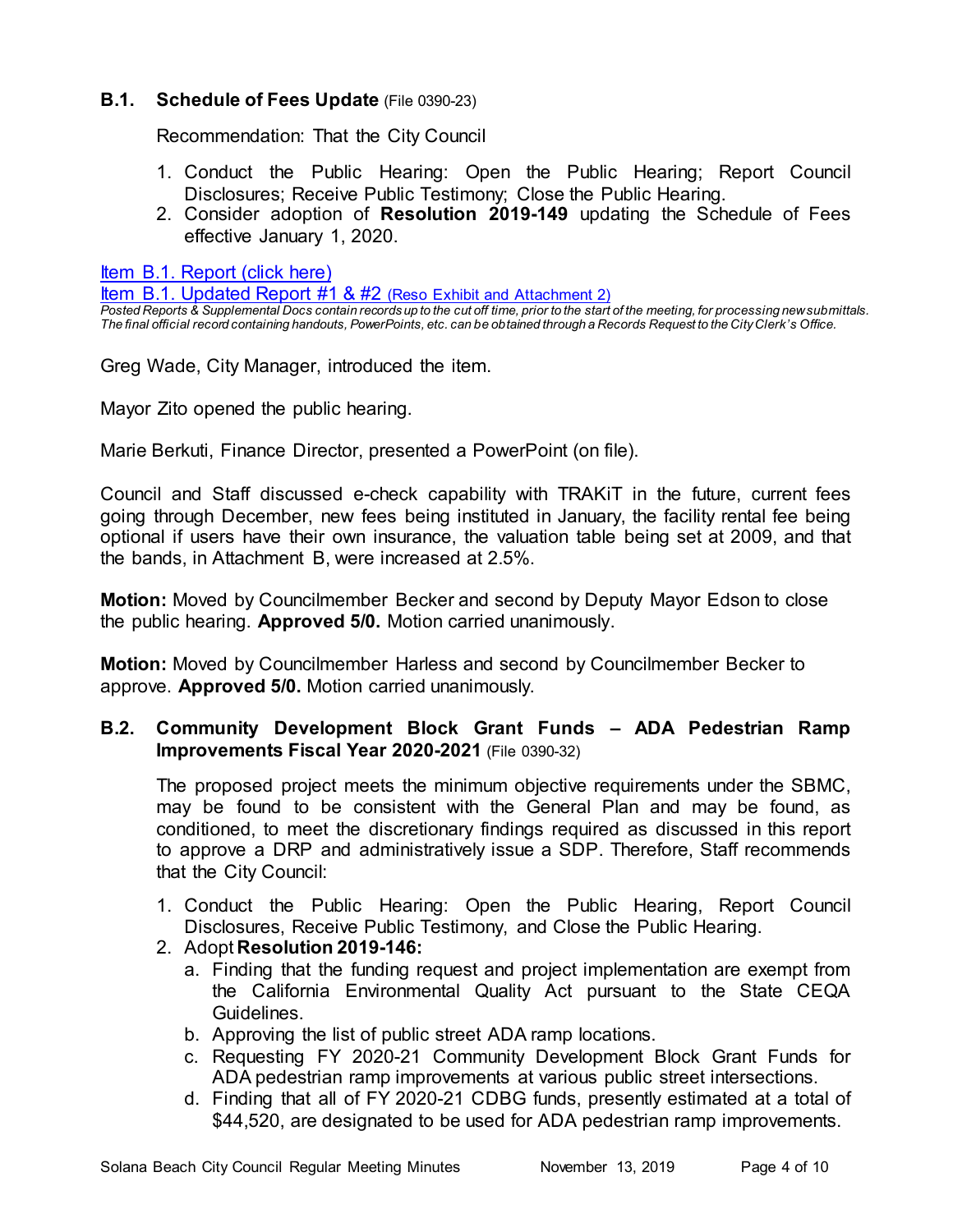e. Authorizing the City Manager to execute the County contract for management and implementation of the CDBG program.

[Item B.2. Report \(click here\)](https://solanabeach.govoffice3.com/vertical/Sites/%7B840804C2-F869-4904-9AE3-720581350CE7%7D/uploads/Item_B.2._Report_(click_here)_11-13-19_-_O.pdf)

*Posted Reports & Supplemental Docs contain records up to the cut off time, prior to the start of the meeting, for processing new submittals. The final official record containing handouts, PowerPoints, etc. can be obtained through a Records Request to the City Clerk's Office.*

Greg Wade, City Manager, introduced the item.

Mayor Zito opened the public hearing.

**Motion:** Moved by Deputy Mayor Edson and second by Councilmember Hegenauer to close the public hearing. **Approved 5/0.** Motion carried unanimously.

Council and Staff discussed combining multiple the anticipated funding, seeking other funds for the improvements, and that the City had targeted the locations at which funds would be used for ADA Ramps.

**Motion:** Moved by Councilmember Harless and second by Deputy Mayor Edson to approve. **Approved 5/0.** Motion carried unanimously.

#### **B.3. Introduce (1st Reading) Ordinance 507 - Floodplain Overlay Zone** (File 0610-10)

- 1. Conduct the Public Hearing: Open the Public Hearing, Report Council Disclosures, Receive Public Testimony, and Close the Public Hearing.
- 2. If the Council could make the findings as required under SMBC section 17.76.070, introduce **Ordinance 507** to amend the Solana Beach Floodplain Overlay Zone (Sections 17.80.020, 17.80.090, 17.80.110, 17.80.120, 17.80.140, 17.80.150 and 17.80.200) of the SBMC.

[Item B.3. Report \(click here\)](https://solanabeach.govoffice3.com/vertical/Sites/%7B840804C2-F869-4904-9AE3-720581350CE7%7D/uploads/Item_B.3._Report_(click_here)_11-13-19.-_O.pdf)

*Posted Reports & Supplemental Docs contain records up to the cut off time, prior to the start of the meeting, for processing new submittals. The final official record containing handouts, PowerPoints, etc. can be obtained through a Records Request to the City Clerk's Office.*

Greg Wade, City Manager, introduced the item.

Council and Staff discussed that the Eden Gardens Substation Pump Station was in the floodplain zone, it was upgraded a couple of years ago, and that it was equipped to handle a one-hundred year flood.

**Motion:** Moved by Deputy Mayor Edson and second by Councilmember Hegenauer to approve. **Approved 5/0.** Motion carried unanimously.

#### **B.4. Public Hearing: 710 W. Solana Circle, Applicant: Hoverman, Case 17-18-29.** (File 0600-40)

The proposed project meets the minimum objective requirements under the Park Del Mar Development regulations and the underlying SBMC, could be found to be consistent with the General Plan and could be found, as conditioned, to meet the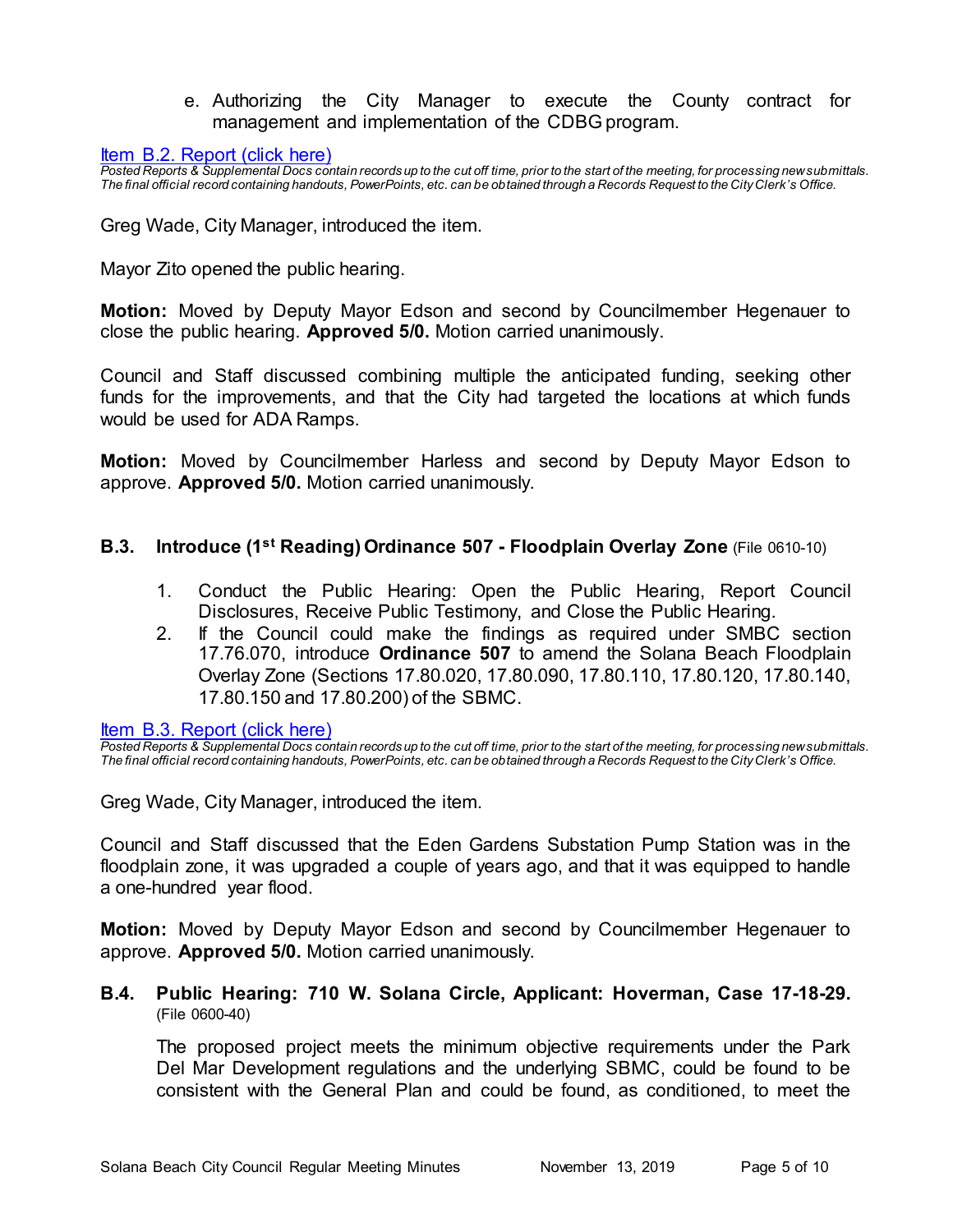discretionary findings required as discussed in this report to approve a DRP. Therefore, Staff recommends that the City Council:

- 1. Conduct the Public Hearing: Open the Public Hearing, Report Council Disclosures, Receive Public Testimony, and Close the Public Hearing.
- 2. Find the project exempt from the California Environmental Quality Act pursuant to Section 15303 of the State CEQA Guidelines; and
- 3. If the City Council makes the requisite findings and approves the project, adopt **Resolution 2019-147** conditionally approving a DRP to allow for the construction of a new 1,997 square foot one-story, single-family residence and garage at 710 West Solana Circle.

[Item B.4. Report \(click here\)](https://solanabeach.govoffice3.com/vertical/Sites/%7B840804C2-F869-4904-9AE3-720581350CE7%7D/uploads/Item_B.4._Report_(click_here)_11-13-19_-_O.pdf)

[Item B.4. Supplemental Document\(s\) –](https://solanabeach.govoffice3.com/vertical/Sites/%7B840804C2-F869-4904-9AE3-720581350CE7%7D/uploads/Item_B.4._Supplemental_Documents_(upd._11-12).pdf) Updated 11-12-19 (click here) *Posted Reports & Supplemental Docs contain records up to the cut off time, prior to the start of the meeting, for processing new submittals. The final official record containing handouts, PowerPoints, etc. can be obtained through a Records Request to the City Clerk's Office.*

Greg Wade, City Manager, introduced the item.

Joe Lim, Community Development Director, presented a PowerPoint (on file).

Deputy Mayor Edson recused herself due to conflicts of property within the 500 ft. radius.

Mayor Zito opened the public hearing.

Council disclosures.

Greg Fine, Architect, spoke about the structure being under 16 ft. at approximately 14 ft. high, efforts to establish and maintain the setbacks on the north side of the property at 12 ft., the plant heights would be no higher than 24 inches and the retaining wall would be no taller than 24 inches, the neighbor's views, and their work with surrounding neighbors to make the project compatible with the neighborhood.

Council and Architect discussed the low voltage lighting to be installed on the exterior door on the northern side, homeowner being in agreement if solar was conditioned, considering installing EV charging in the garage, other energy saving additions in the home, the framing of the pad which would stay inside the envelope, confirming that the frame was in conformance with the plans, and the homeowners agreeing to a formal condition of approval.

Tom McGreal spoke about several conditions of the Park Del Mar HOA approval relating to the northern boundary including the landscaping was not specified in the plans or the City's documentation, requesting that Council include the terms of the HOA approval into the development permit so there would be consistency between the two, and believed the Architect was in agreement with the height limitation on the landscaping and fencing.

Council and Staff discussed conditioning the solar requirement and a survey after framing, low voltage lighting, and enforcing the HOA Rules.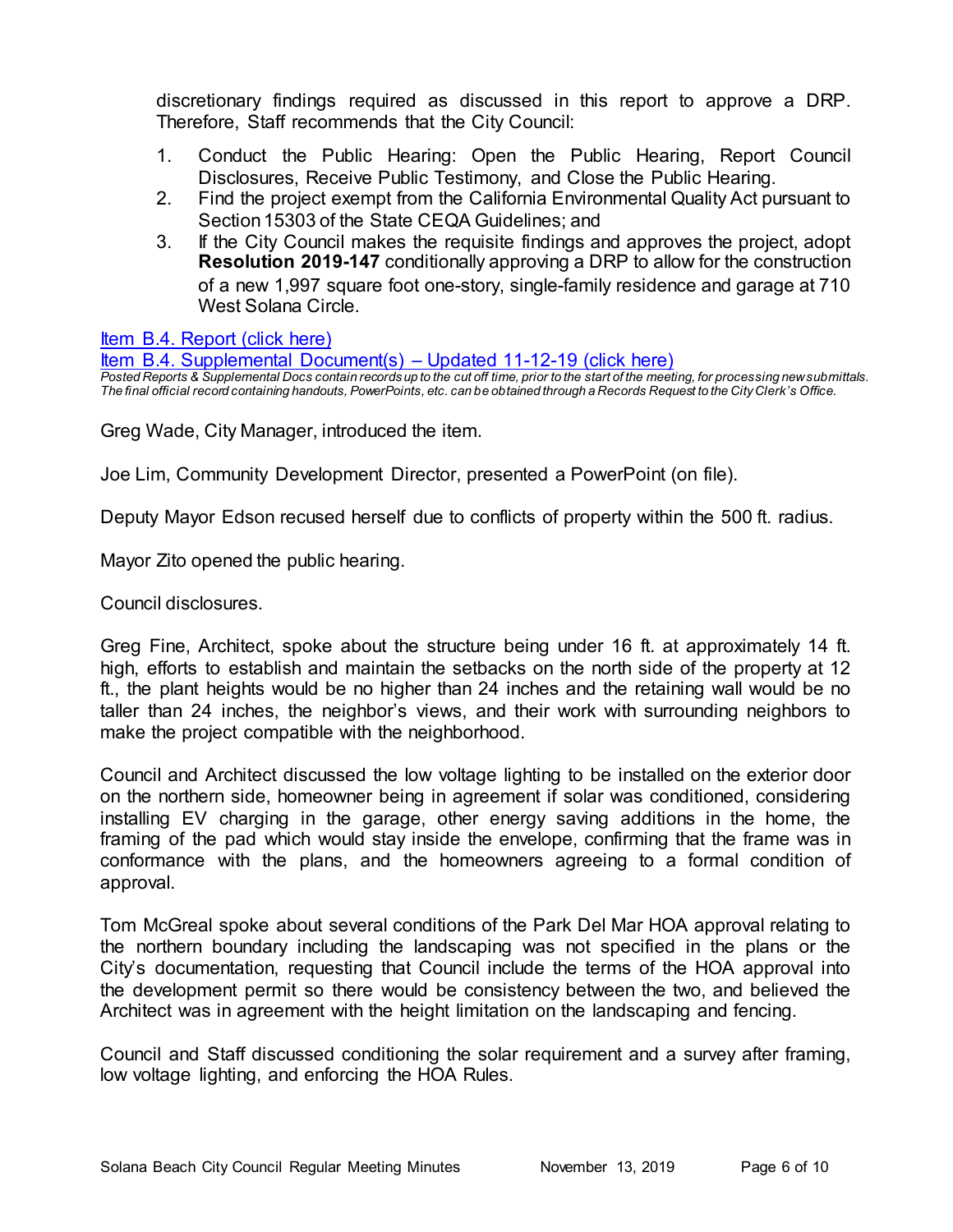**Motion:** Moved by Councilmember Harless and second by Councilmember Hegenauer to close the public hearing. **Approved 4/0/1 (Recused: Edson).** Motion carried.

**Motion:** Moved by Councilmember Becker and second by Councilmember Hegenauer to approve with the following conditions: that the vegetation along the northern wall not exceed 24 inches in height, the fence along the northern boundary will not exceed 42 inches in height, that solar panels will be required and that a survey will be done on the final framing. **Approved 4/1/1 (Noes: Zito, Recused: Edson).** Motion carried.

### **B.5. Public Hearing: Mixed Use Development at the Northwest Corner of South Highway 101 and Dahlia Drive, Applicant: Zephyr Partners, Case 17-14-08.** (File 0600-40)

The proposed DRP condition amendments meet the minimum objective requirements under the SBMC and may be found consistent with the Highway 101 Specific Plan and General Plan. Therefore, Staff recommends that the City Council:

- 1. Conduct the Public Hearing: Receive Public Testimony, Close the Public Hearing.
- 2. If the City Council makes the requisite findings to approve the request for a SUB/DRP/SDP/CSP Modification, adopt **Resolution 2019-139** to revise specific conditions of approval in Resolution No. 2018-099 as well as modifications to the Mixed Use Development at the Northwest Corner of S. Highway 101 and Dahlia Drive, Solana Beach.

[Item B.5. Report \(click here\)](https://solanabeach.govoffice3.com/vertical/Sites/%7B840804C2-F869-4904-9AE3-720581350CE7%7D/uploads/Item_B.5._Report_(click_here)_11-13-19_-_O.pdf)

[Item B.5. Updated Reports](https://solanabeach.govoffice3.com/vertical/Sites/%7B840804C2-F869-4904-9AE3-720581350CE7%7D/uploads/B.5._Updated_Reports_(updated_11-13_at_510pm).pdf) (updated 11-13 at 5pm)

[Item B.5. Supplemental Docs \(updated 11-13](https://solanabeach.govoffice3.com/vertical/Sites/%7B840804C2-F869-4904-9AE3-720581350CE7%7D/uploads/Item_B.5._Supplemental_Docs_(upd._11-13_at_915am)(1).pdf) at 5pm)

*Posted Reports & Supplemental Docs contain records up to the cut off time, prior to the start of the meeting, for processing new submittals. The final official record containing handouts, PowerPoints, etc. can be obtained through a Records Request to the City Clerk's Office.*

Greg Wade, City Manager, introduced the item.

Corey Andrews, Principal Planner, presented a PowerPoint (on file).

Greg Wade, City Manager, stated that Staff prepared additional conditions of approval and some modifications to the building site including landscaping surrounding the right-of-way, types of restaurants, parking garage, vehicle charging stations, and the SCOUP (Sand Compatibility and Opportunistic Use Program) permit.

Mayor Zito opened the public hearing and called for Council disclosures.

Council and Staff discussed waiving the SDP if no condition of view impairment existed because of a height change of the front building, that solar panels were are not a requirement in the conditions of approval but were contemplated in the EIR to mitigate for GHG (Green House Gas), Applicant signed a GHG (Green House Gas) reduction the SCOUP Program and its impact, due to the content of "fines" in the sandy material, the agreement recommended that it be placed into the nearshore so it could settled by wave action on the beach, that Staff could come up with a timeline for trucking the material to the beach, and that the removal of the mezzanine would create more room for solar panels to cover an expanded second floor but would not create view impairment.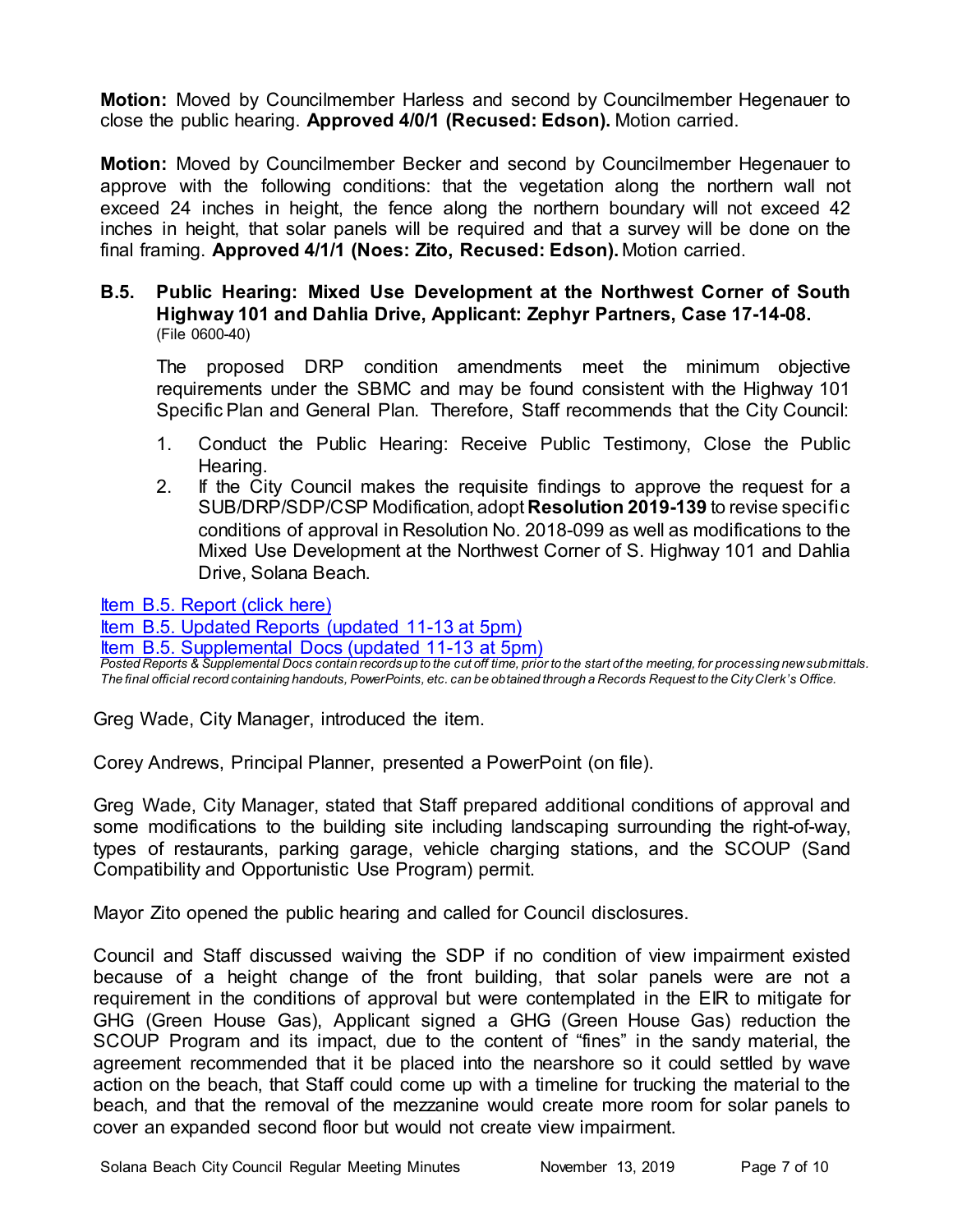Ryan Herrell, Applicant, Zephyr, presented a PowerPoint (on file) and spoke about the challenges with a new architect, the restaurant square footage being reduced but the actual usable interior and exterior space of the restaurant stayed the same, the Coastal Commission review of the plans and issuance of a permit, the relocation of the residential garage access on S. Sierra to the north where the office building had a ramp, increase of the landscape width throughout the space, the better design and accomplishment of many of the community's goals, requesting reconsideration of Condition 8.a. and b. which is to make the pathway wider for an increase in the landscape buffer around the perimeter of the building, the restaurant height was reduced to slope up towards Highway 101, the awning on the south retail building was removed, the size of the plants were reduced with the same amount of trees and planters, private unit walkways were removed, all residents and guests will park in the subterranean garage, reconsidering the condition for residential parking where the code requires two spaces per two bedroom unit, and to consider increasing the dedicated office space parking from 21 to 29 spaces.

Council, Staff, and Applicant discussed the Solana 101 sign, the lower roof height of 17.5 ft. and heightened pitch and 30 inches lower at another portion, the common area between the office building and apartment building, the greenhouse gas mitigation duration being limited to 30 years, signage for EV parking spaces to be distributed for restaurant, retail and residential spaces.

Gary Martin spoke about concerns that the project created on-street parking problems by not providing as many opportunities to park inside the project garage, that empty EV spaces at other shopping centers push non-EV drivers to park on the street, the significant shortage of current street parking for the condominiums and visitors to the beach.

Council and Staff discussed the 30-year limit for GHG mitigation duration, which would be a standard for the general life of the project that it was used during the EIR review, and the GHG actually came from the mixed-land use of the project.

Mayor Zito recessed the meeting at 9:12 p.m. and reconvened at 9:21 p.m.

Council, Staff, and Applicant discussed that there was no plan for parking garage sensors that would indicate the availability of spots in the garage, parking signage and other parking issues, the reduction of the small walking pathway from 8 ft. to 6 ft., the deletion of a restaurant and retail would impact the community as well as reduce sales tax, that clarity was needed to show that the modified structures would not impact views, reduction of the size of the courtyard, flexibility to the number of spaces applied to each tenant, EV charging in commercial spaces, reduction in affordable housing, no gathering space, the door locations remaining on the units on Dahlia, work on SCOUP, the removal of walkways, the northern half of the project was massive and out of scale, opening up the patios off of the offices as part of the open space and not for private areas for offices.

**Motion:** Moved by Councilmember Harless and second by Councilmember Hegenauer to close the public hearing. **Approved 5/0.** Motion carried.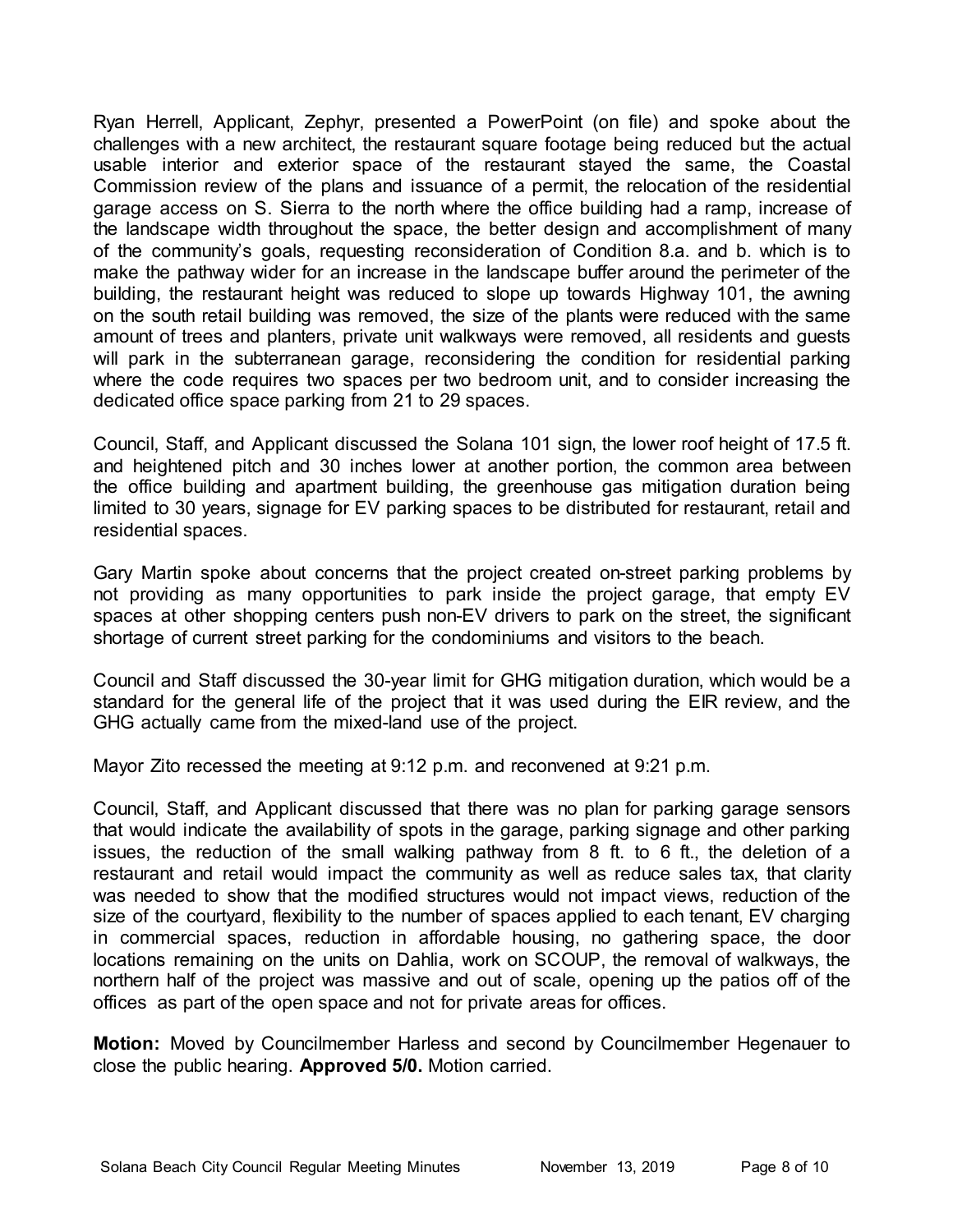**Motion:** Moved by Councilmember Harless and second by Councilmember Becker to approve the amended DRP conditions of approval as outlined and defer signage for CAV and EV parking until the applicant and staff can come with the final proposal, changing the language of the Greenhouse gas mitigation to extend for the life of the project. **Approved 5/0.** Motion carried unanimously.

# **C. STAFF REPORTS**: (C.1. - C.3.)

*Submit speaker slips to the City Clerk.*

**Motion:** Moved by Councilmember Becker and second by Deputy Mayor Edson to move up the item. **Approved 5/0.** Motion carried.

#### **C.3. Clean Energy Alliance (CEA) Upfront Costs.** (File 1010-46)

Recommendation: That the City Council

- 1. Adopt **Resolution 2019-150:**
	- a. Authorizing the City to provide \$150,000 for the City's equal share in upfront costs to develop CEA for FY 2019/2020.
	- b. Authorizing the City Manager to negotiate a no-interest Cost Reimbursement for Member Agency Support Agreement with CEA.

[Item C.3. Report \(click here\)](https://solanabeach.govoffice3.com/vertical/Sites/%7B840804C2-F869-4904-9AE3-720581350CE7%7D/uploads/Item_C.3._Report_(click_here)_11-13-19_-_O.pdf)

*Posted Reports & Supplemental Docs contain records up to the cut off time, prior to the start of the meeting, for processing new submittals. The final official record containing handouts, PowerPoints, etc. can be obtained through a Records Request to the City Clerk's Office.*

Greg Wade, City Manager, introduced the item.

Dan King, Assistant City Manager, presented a PowerPoint (on file).

Council and Staff discussed that the funds would be paid from the general fund, that there was no appropriation or expenditure for the item on the balance sheet because the City was expected to be reimbursed from the JPA, it would be shown as a receivable from other governments, and that the City was confident that the money would be returned in less than 36 months.

**Motion:** Moved by Councilmember Becker and second by Deputy Mayor Edson to approve. **Approved 5/0.** Motion carried unanimously.

**C.1. Proposed Netly Cabinet Locations for Fiber Optic Network in Public Right of Way** (File 1000-10-05)

Recommendation: That the City Council

1. Receive report and provide direction as necessary for the proposed Netly cabinet locations and possible wrapping design options.

[Item C.1. Report \(click here\)](https://solanabeach.govoffice3.com/vertical/Sites/%7B840804C2-F869-4904-9AE3-720581350CE7%7D/uploads/Item_C.1._Report_(click_here)_11-13-19_-_O.pdf)

*Posted Reports & Supplemental Docs contain records up to the cut off time, prior to the start of the meeting, for processing new submittals. The final official record containing handouts, PowerPoints, etc. can be obtained through a Records Request to the City Clerk's Office.*